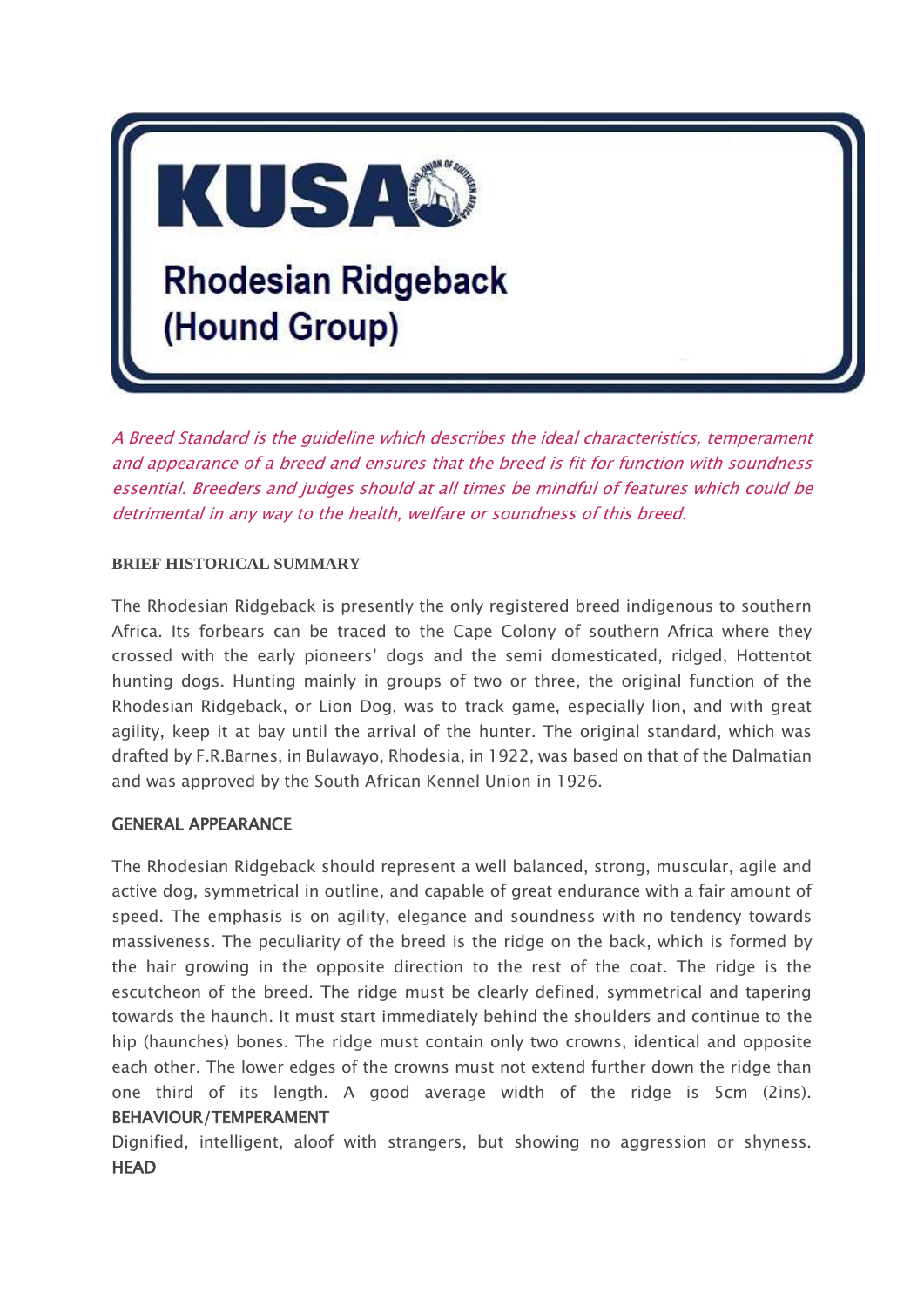# CRANIAL REGION

Skull

Should be of a fair length (width of head between ears, distance from occiput to stop, stop to end of nose, should be equal), the skull flat and broad between the ears and the head should be free from wrinkles when in repose.

Stop

The stop should be reasonably well defined and not in one straight line from the nose to the occipital bone.

# FACIAL REGION

Nose

The nose should be black or brown. A black nose should be accompanied by dark eyes, a brown nose by amber eyes.

Muzzle

The muzzle should be long, deep and powerful.

Lips

The lips should be clean, closely fitting the jaws.

Mouth

Jaws strong, with a perfect and complete scissor bite, i.e. the upper teeth closely overlapping the lower teeth and set square to the jaws. The teeth must be well developed, especially the canines or holders.

Cheeks

Cheeks should be clean.

Eyes

Should be moderately well apart, round bright and sparkling, with intelligent expression, their colour harmonising with the colour of the coat.

Ears

Should be set rather high, of medium size, rather wide at base, and gradually tapering to a rounded point. They should be carried close to the head.

Neck

Should be fairly long, strong and free from throatiness.

## **BODY**

Back Powerful. Loins Strong, muscular and slightly arched, powerful. Chest Should not be too wide but very deep and capacious and brisket should reach to the elbow. Forechest Should be visible when viewed from the side. Ribs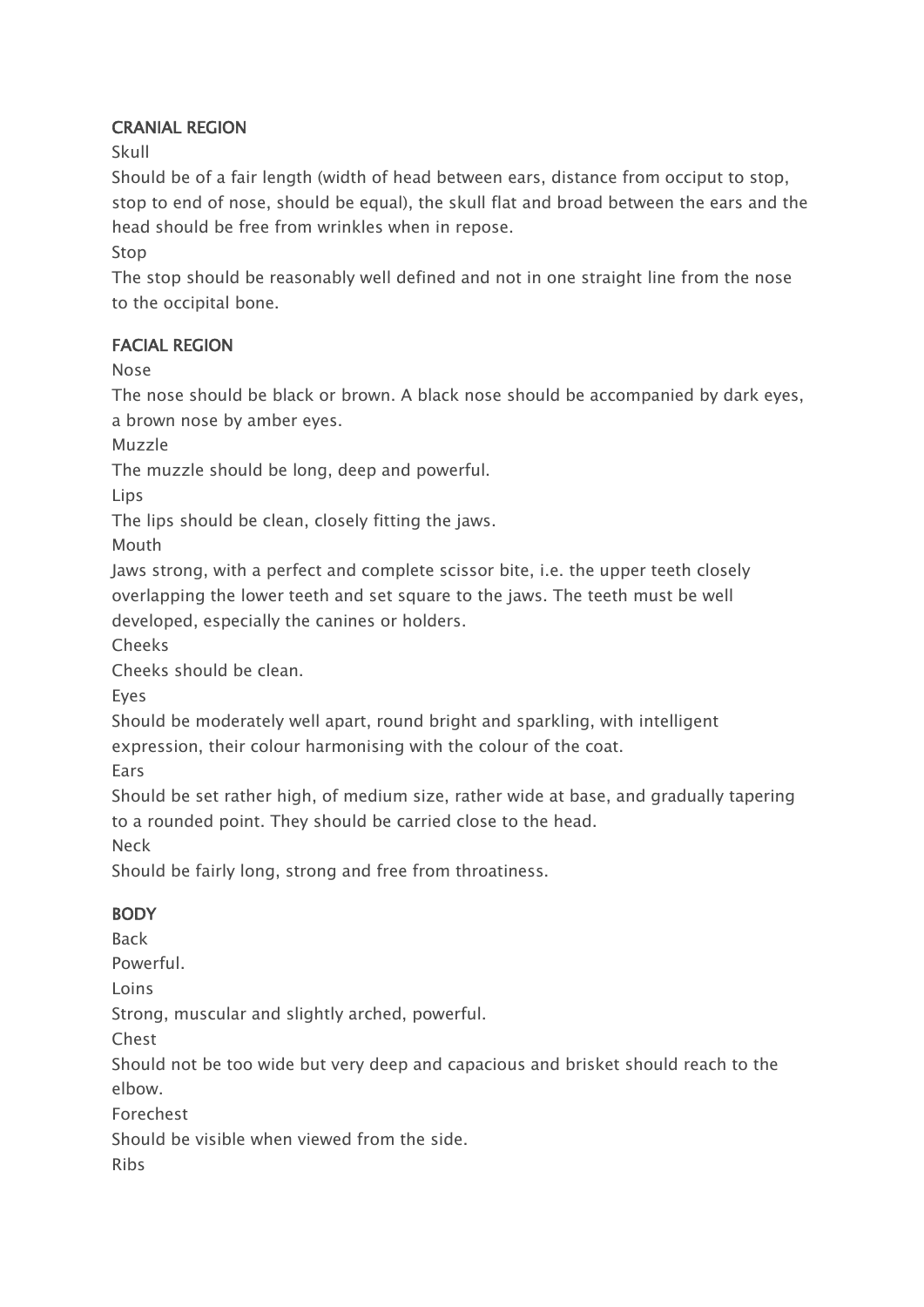Moderately well sprung, never rounded like barrel hoops.

Tail

Should be strong at the root and gradually tapering towards the end, free from coarseness. It should be of moderate length. It should not be inserted too high nor too low, and should be carried with a slight curve upwards, never curled.

# LIMBS

Forequarters

The forelegs should be perfectly straight, strong and well boned, with the elbows close to the body. When viewed from the side, the forelegs should be wider than when viewed from the front. Pasterns should be strong with slight spring.

**Shoulders** 

The shoulders should be sloping, clean and muscular, denoting speed.

Feet

The feet should be compact and round, with well arched toes, and tough elastic pads, protected by hair between the toes and pads.

Hindquarters

In the hind legs the muscles should be clean, well defined, good turn of stifle and strong hocks well let down.

## GAIT/MOVEMENT

Straight forward, free and active.

## COAT

Hair should be short and dense, sleek and glossy in appearance, but neither woolly nor silky.

## **COLOUR**

Light wheaten to red wheaten. A little white on the chest and toes is permissible, but excessive white hairs here, on belly, or above toes is undesirable. A dark muzzle and ears permissible. Excessive black hairs throughout the coat are highly undesirable.

## SIZE

The desirable heights are: Dogs : 63cm (25ins) to 69cm (27ins) Bitches : 61cm (24ins) to 66cm (26ins)

## WEIGHT

The desirable weights are: Dogs : 36.5kg (80lbs) Bitches : 32 kg (70lbs)

## FAULTS

Any departure from the foregoing points should be considered a fault and the